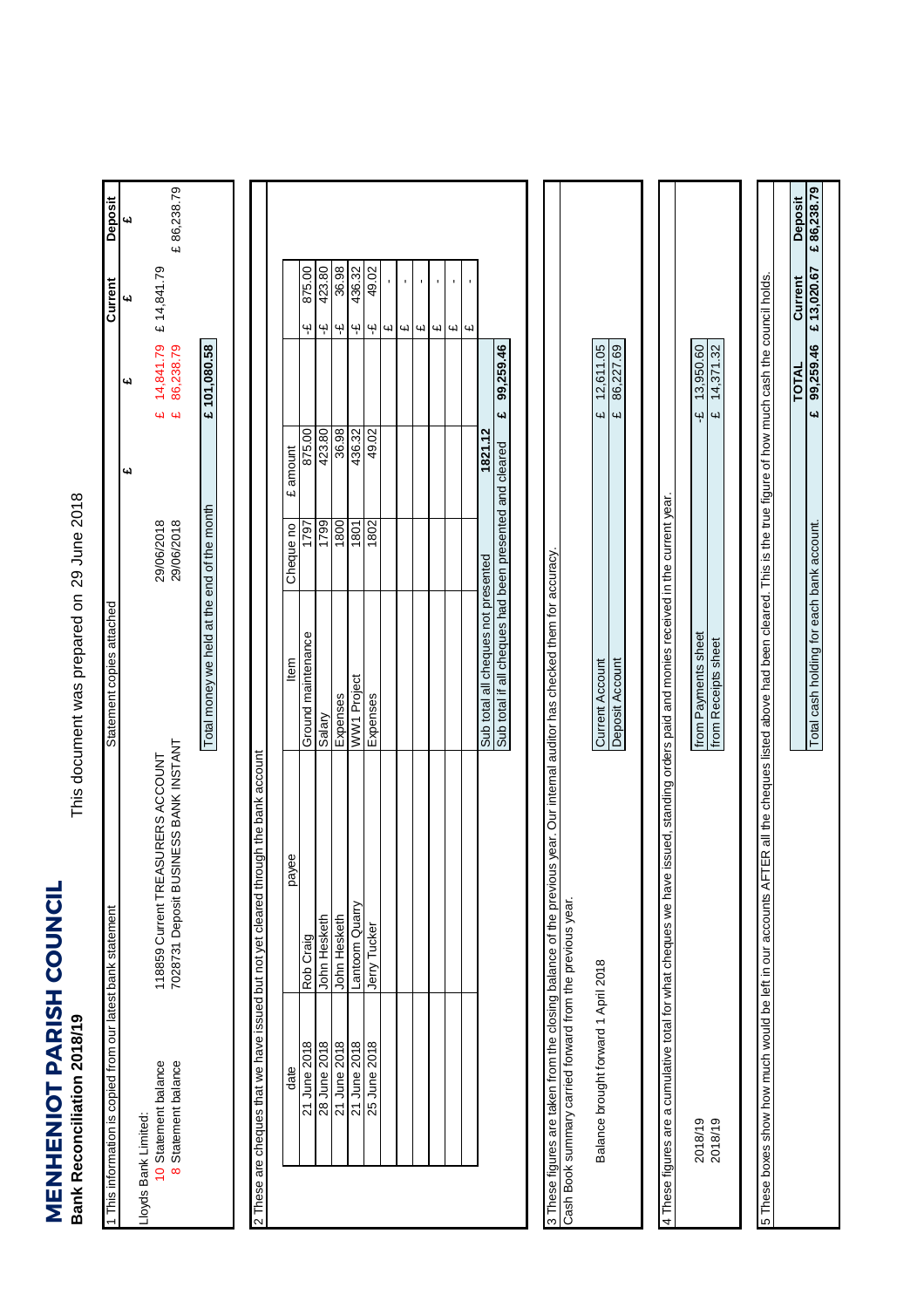

**MENHENIOT PARISH COUNCIL MR JOHN HESKETH LAMBEST COTTAGE MENHENIOT LISKEARD** CORNWALL **PL14 3RE** 



J3186U00RRBMAA0000006225001002393000

**TREASURERS ACCOUNT MENHENIOT PARISH COUNCIL** 

**Account Summary** 

Your account statement Statement sheet number: 10 Issue date: 29 June 2018

Write to us at: **PO Box 1000** Andover **BX1 1LT** 

Call us on: 0345 072 5555 (from UK) +44 1733 347338 (from Overseas) Visit us online: www.lloydsbank.com

Your branch: LISKEARD Sort code: 30-95-08 Account number: 00118859 BIC: LOYDGB21465 IBAN: GB28 LOYD 3095 0800 1188 59

|                         | Balance On 31 May 2018  | £18,651,84 |
|-------------------------|-------------------------|------------|
|                         | <b>Total Paid In</b>    | £1.135.15  |
|                         | <b>Total Paid Out</b>   | £4,945.20  |
|                         | Balance On 29 June 2018 | £14,841.79 |
| <b>Account Activity</b> |                         |            |

| Date              | Payment type               | <b>Details</b>                 | Paid out (£) | Paid in (£) | Balance (£) |
|-------------------|----------------------------|--------------------------------|--------------|-------------|-------------|
| 31 May 18         |                            | <b>BALANCE BROUGHT FORWARD</b> |              |             | 18,651.84   |
| 1 Jun 18          | <b>Direct Debit</b>        | PENNON WATER SRVCS             | 32.28        |             | 18,619.56   |
|                   |                            | 2060838401                     |              |             |             |
| 1 Jun 18 Cheque   |                            | 001788                         | 54.00        |             | 18,565.56   |
|                   | 1 Jun 18 Direct Debit      | PENNON WATER SRVCS             | 149.41       |             | 18,416.15   |
|                   |                            | 2100066601                     |              |             |             |
| 1 Jun 18 Cheque   |                            | 001789                         | 423.80       |             | 17,992.35   |
| 4 Jun 18 Cheque   |                            | 001786                         | 260.00       |             | 17,732.35   |
|                   | 4 Jun 18 Payment           | 001790                         | 138.20       |             | 17,594.15   |
| 6 Jun 18 Cheque   |                            | 001792                         | 569.87       |             | 17,024.28   |
| 8 Jun 18 Cheque . |                            | 001784                         | 3,127.45     |             | 13,896.83   |
| 15 Jun 18 Deposit |                            | 500178                         |              | 4.64        | 13,901.47   |
|                   | 20 Jun 18 Bank Giro Credit | <b>HMRC VTR</b>                |              | 1,130.51    | 15,031.98   |
|                   |                            | XQV126000103384                |              |             |             |
| 27 Jun 18         | Cheque                     | 001795                         | 6.99         |             | 15,024.99   |
| 27 Jun 18 Cheque  |                            | 001798                         | 138.20       |             | 14,886.79   |
| 29 Jun 18 Cheque  |                            | 001796                         | 45.00        |             | 14,841.79   |
| 29 Jun 18         |                            | <b>BALANCE CARRIED FORWARD</b> |              |             | 14,841.79   |

D3286U17GH0

## **Messages**

Please note that only compensation related queries should be referred to the FSCS on the reverse of this statement. For our data privacy notice, please see: http://www.lloydsbank.com/business/privacy.asp

Lloyds Bank plc, 25 Gresham Street, London, EC2V 7HN. Registered in England and Wales no. 2065. Authorised by the Prudential Regulation Authority and regulated by the Financial Conduct Authority and the Prudential Regulation Authority under number 119278. Lloyds Bank International Limited, P O Box 160, 25 New Street, St. Heller, Jersey, JE4 8RG.